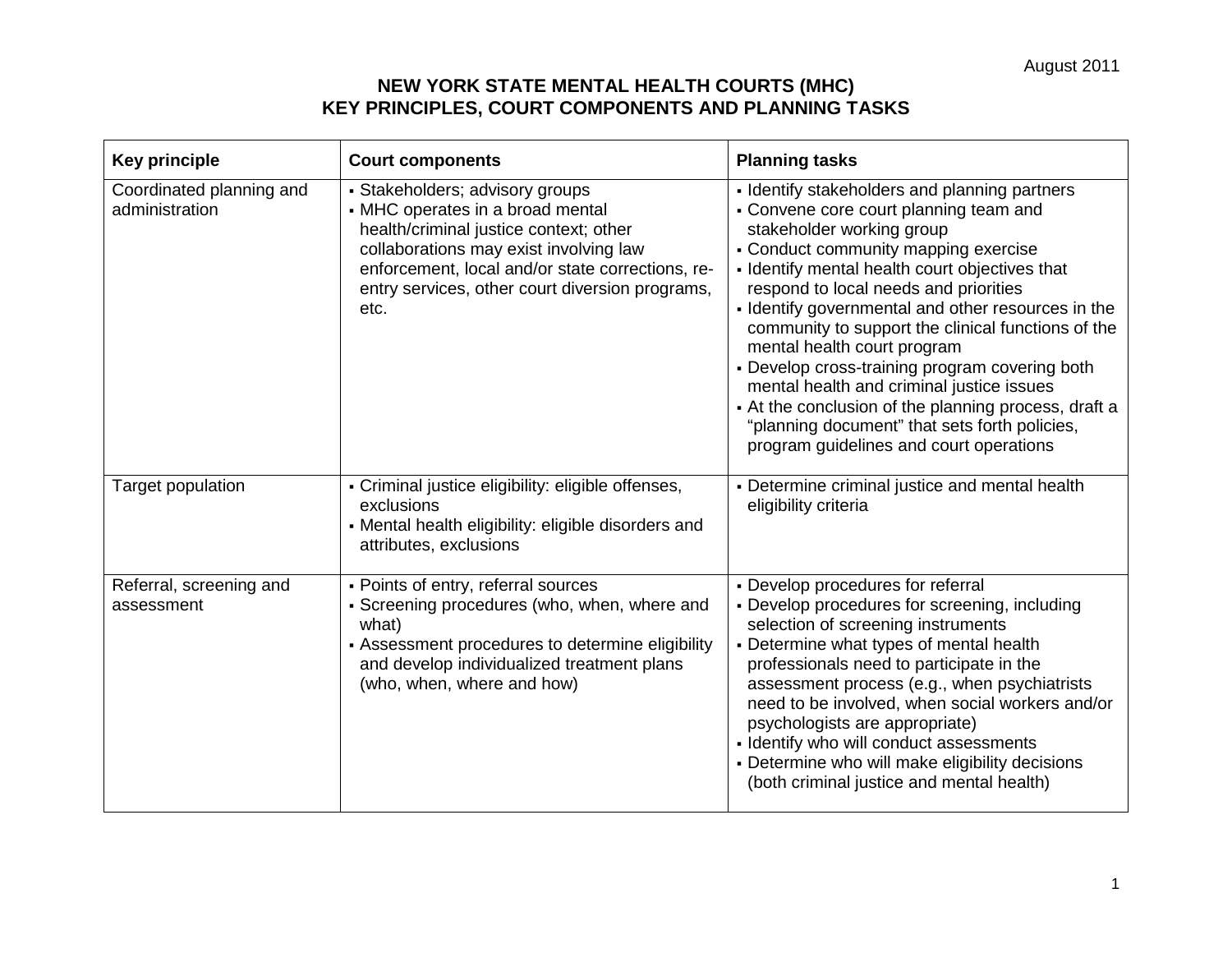| <b>Key principle</b>                           | <b>Court components</b>                                                                                                                                                                                                                                                                                                                                                                                                                                                                                                | <b>Planning tasks</b>                                                                                                                                                                                                                                                                                                                                                                                                                                                                                                                                                          |
|------------------------------------------------|------------------------------------------------------------------------------------------------------------------------------------------------------------------------------------------------------------------------------------------------------------------------------------------------------------------------------------------------------------------------------------------------------------------------------------------------------------------------------------------------------------------------|--------------------------------------------------------------------------------------------------------------------------------------------------------------------------------------------------------------------------------------------------------------------------------------------------------------------------------------------------------------------------------------------------------------------------------------------------------------------------------------------------------------------------------------------------------------------------------|
| Individualized treatment<br>plans              | - Protocols regarding treatment mandates                                                                                                                                                                                                                                                                                                                                                                                                                                                                               | - Identify the types of services that will most often<br>be included in individualized treatment plans<br>• Through cross-training and discussion, reach a<br>shared understanding among mental health and<br>criminal justice stakeholders as to how clinical<br>and criminal justice goals will be balanced<br>- Decide what treatment-related objectives to set<br>for mental health court participants<br>- Determine the minimum, maximum and average<br>length of court-mandated treatment plans<br>- Develop a format or template for individualized<br>treatment plans |
| Informed choice and<br>voluntary participation | - Procedures for resolving questions of<br>competency<br>- Procedures for ensuring that participant fully<br>understands terms of participation from both a<br>criminal justice and treatment perspective                                                                                                                                                                                                                                                                                                              | - Establish procedures regarding informed choice                                                                                                                                                                                                                                                                                                                                                                                                                                                                                                                               |
| Terms of participation                         | - Stage of proceedings (if felony, pre-indictment<br>or post-indictment; pre-plea or post-plea; if<br>post-plea, pre-sentence or sentenced)<br>- Procedures regarding participation decision<br>(e.g., opt-in period)<br>- Phases or other means of marking progress<br>during court-mandated treatment<br>- Length of treatment mandate<br>- Requirements for graduation (including<br>compliance with individual treatment plan)<br>- Rewards for successful completion<br>- Back-end punishment for program failure | - Reach consensus on terms of participation<br>- Develop protocols and program participation<br>guidelines                                                                                                                                                                                                                                                                                                                                                                                                                                                                     |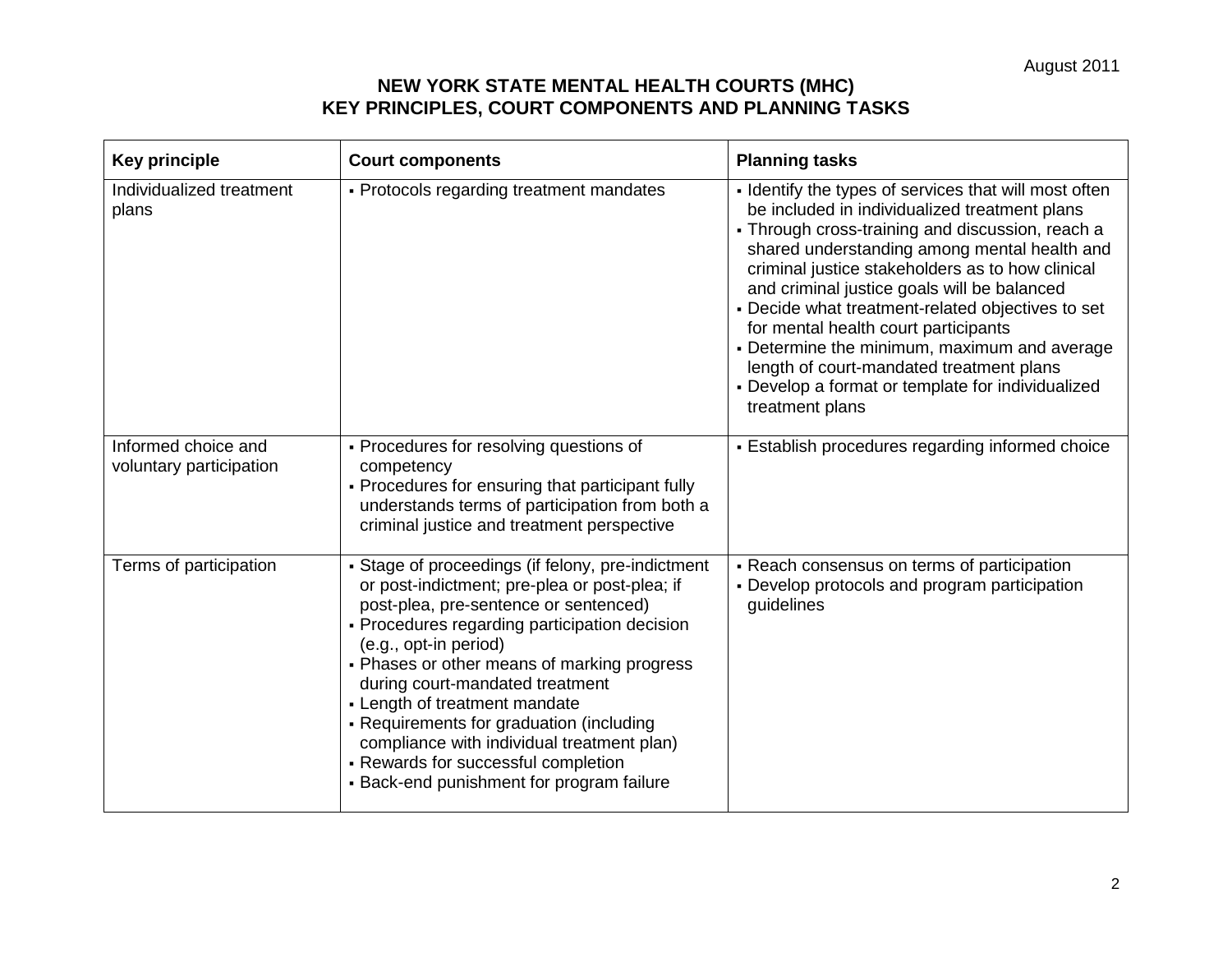| <b>Key principle</b>                               | <b>Court components</b>                                                                                                                                                                                                                                                                                                                                                                                                   | <b>Planning tasks</b>                                                                                                                                                                                                                                                                                                                                                                                                                                                                                                                     |
|----------------------------------------------------|---------------------------------------------------------------------------------------------------------------------------------------------------------------------------------------------------------------------------------------------------------------------------------------------------------------------------------------------------------------------------------------------------------------------------|-------------------------------------------------------------------------------------------------------------------------------------------------------------------------------------------------------------------------------------------------------------------------------------------------------------------------------------------------------------------------------------------------------------------------------------------------------------------------------------------------------------------------------------------|
| Linking to coordinated<br>community-based services | - Range of services included in court-mandated<br>treatment plans: mental health treatment,<br>substance abuse treatment, community-based<br>case management (also called care<br>coordination), supported housing,<br>respite/crisis/immediate placement beds;<br>educational and vocational services<br>• Ancillary services (esp. benefits)<br>- Referrals to services<br>• Case management/care coordination services | - Identify and meet with treatment and other<br>service providers who are interested in working<br>with participants in the mental health court<br>- Determine what referral methods are required<br>and/or appropriate for various services and/or<br>providers<br>- Determine who will perform case management/<br>care coordination functions                                                                                                                                                                                          |
| Information sharing and<br>confidentiality         | - Protocols for sharing information among<br>members of the court team that will help the<br>court, its participants and its key stakeholders<br>(prosecutor, defense attorneys and service<br>providers) achieve their individual and shared<br>goals while respecting the private nature of<br>information related to mental illness and<br>treatment                                                                   | - Identify information that is important to obtain<br>and/or share that might be affected by<br>confidentiality laws or principles.<br>- Determine who will have access to which<br>information<br>- Create consent forms that permit confidential<br>information to be shared as needed.<br>- Create protocols for service providers to report to<br>the court on critical events and progress or lack<br>of compliance in treatment                                                                                                     |
| Judicial monitoring and<br>motivating compliance   | - Court appearances<br>- Reporting related to compliance with court-<br>mandated treatment<br>- Tools for motivating compliance: rewards,<br>sanctions and clinical responses                                                                                                                                                                                                                                             | - Develop protocols for frequency of court<br>appearances and/or case management meetings<br>- Develop protocols for information-sharing with<br>service providers, including reports on<br>compliance with court mandates<br>- Develop protocols for drug testing<br>- Develop protocols for coordinating responses to<br>noncompliance by court and providers<br>- Develop shared understanding among court,<br>prosecutor, defense attorneys and providers<br>about the array of possible rewards, sanctions<br>and clinical responses |